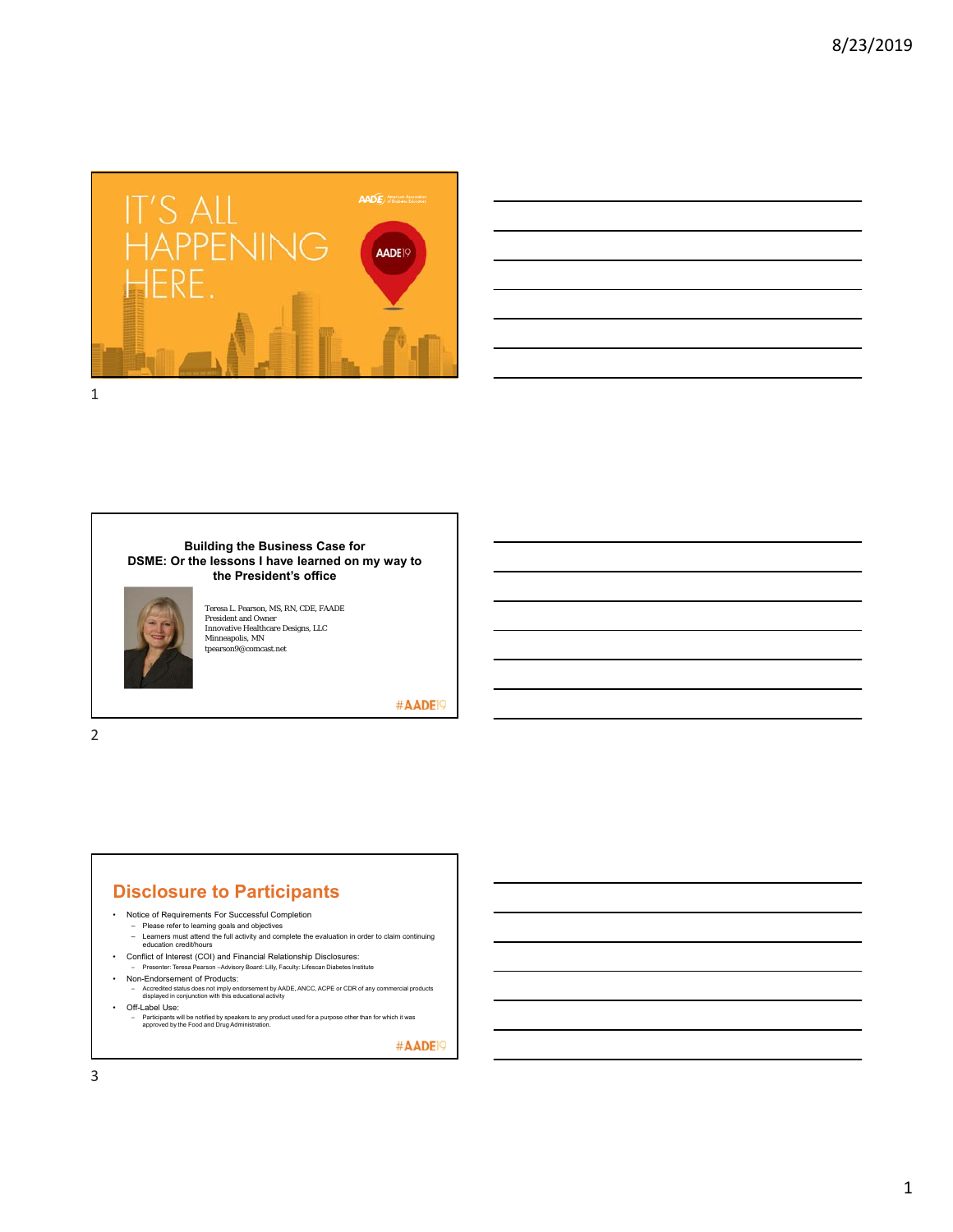### **Objectives**

- To identify changes in health care environment putting DSMES programs at risk
- To discuss the value of DSMES beyond reimbursement
- To identify new opportunities for diabetes educators

#AADE<sup>19</sup>



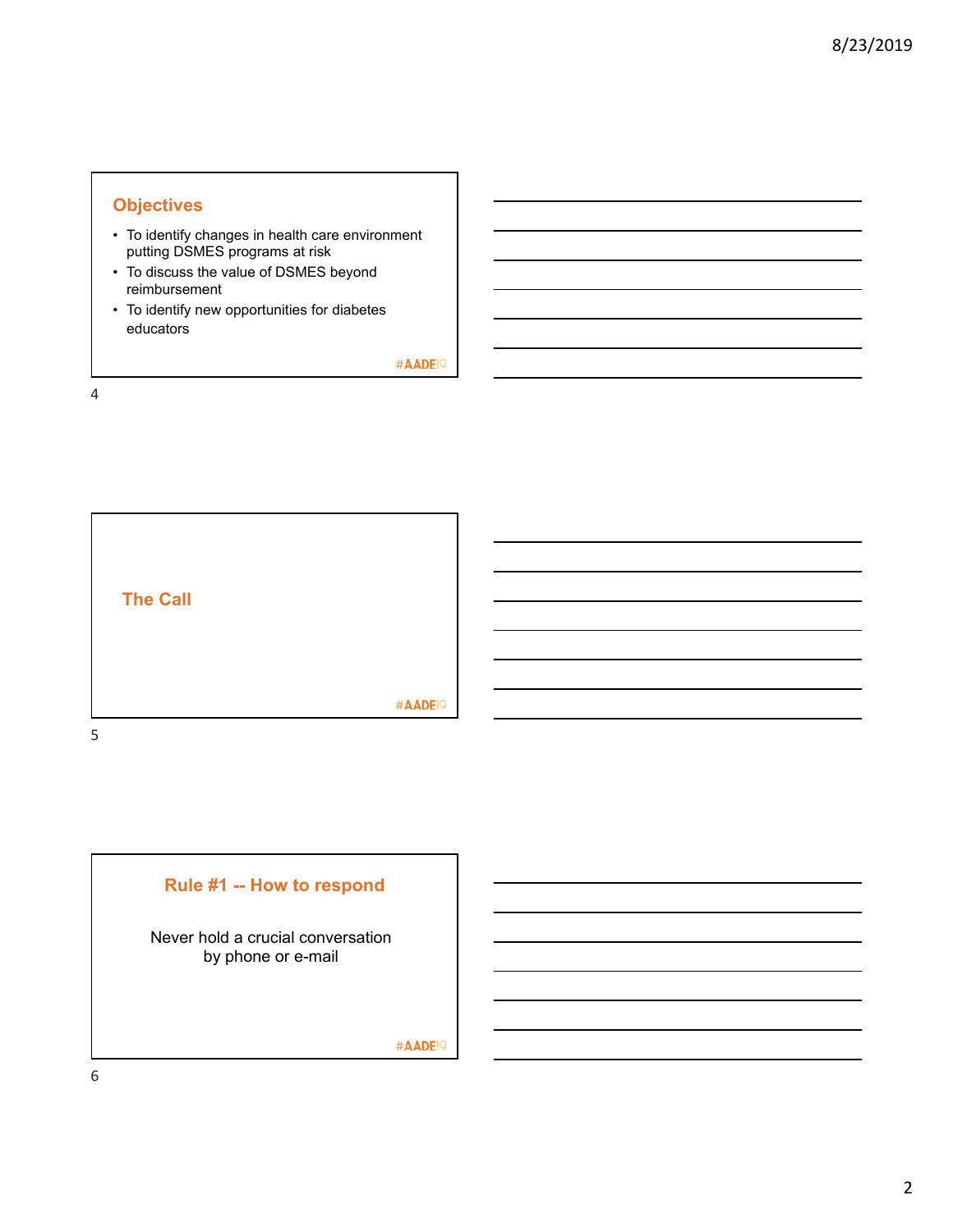### **Two weeks later in the President's Office**

#AADE<sup>19</sup>

### **The President says:**

- *Teresa, glad you came in. We are not meeting budget and I am in a position of having to cut my expenses by 5% across the board.*
- *I have a list of departments where we are either losing money or barely covering expenses. Your program is on that list.*

#AADE<sup>19</sup>

8

7

### **I say:**

• *How can we cut the diabetes program? Where will all of those patients go?*

#AADE<sup>19</sup>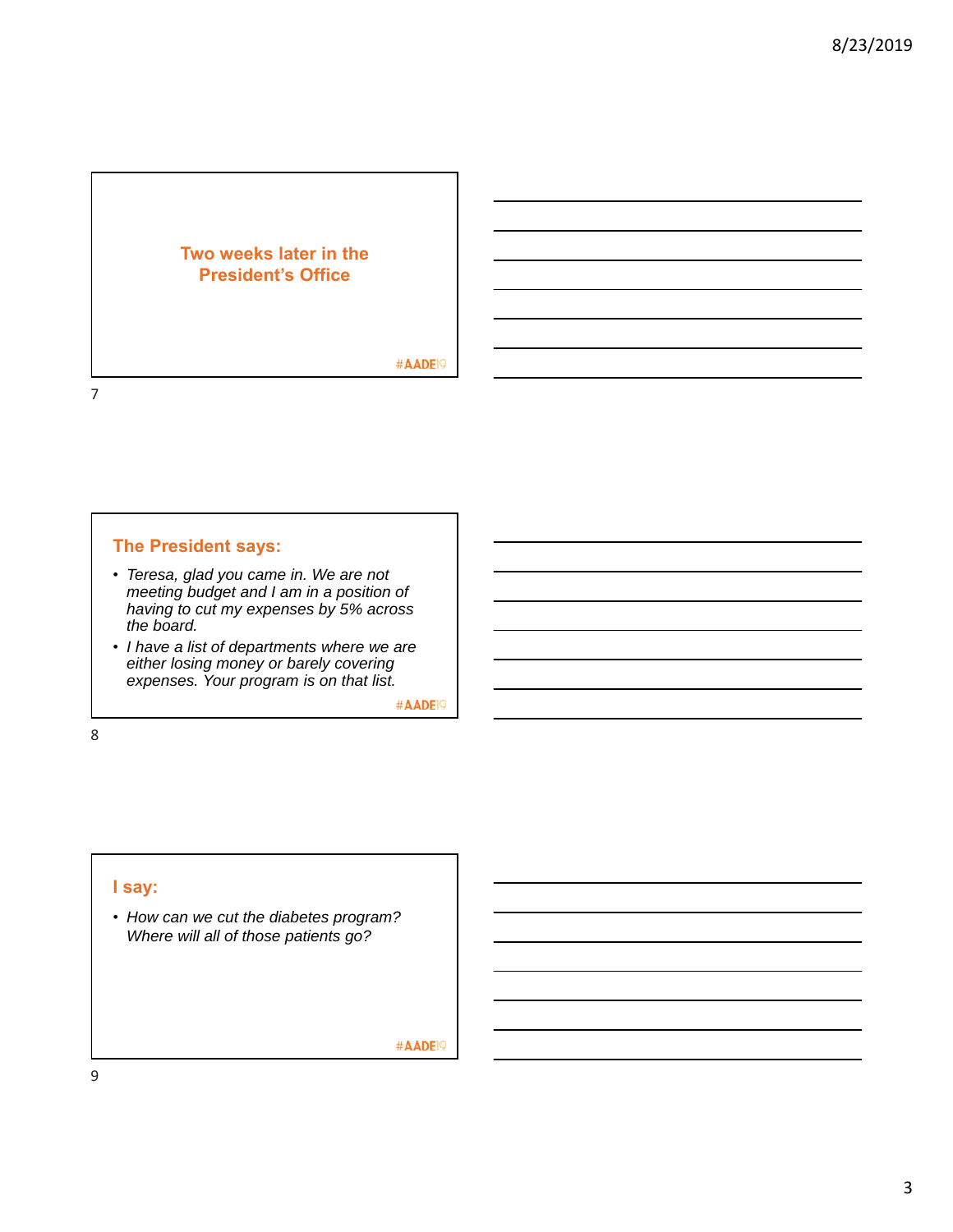### **The President says:**

• *If I keep your program, I have to let four other people go. How will I explain to them why this program stays when you are barely making budget?*

#AADE<sup>19</sup>

10

#### **Toward Describing Practice**

The AADE National Diabetes Education<br>Practice Survey: Diabetes Education in<br>the United States—Who, What, Where,<br>and How

#### • Profit/Loss

- **42% of managers indicated that their programs operated at a loss.**
- Only 14% indicated that their programs operated at a profit.

#AADE<sup>19</sup>

11

### **You are me – what are you thinking?**

- *DSMES can prevent complications*
- *I want my patients to get good care.*
- *Diabetes education seems like a no brainer to me. Doesn't everyone want diabetes patients to get good care?*
- *I don't want to lose my job? .*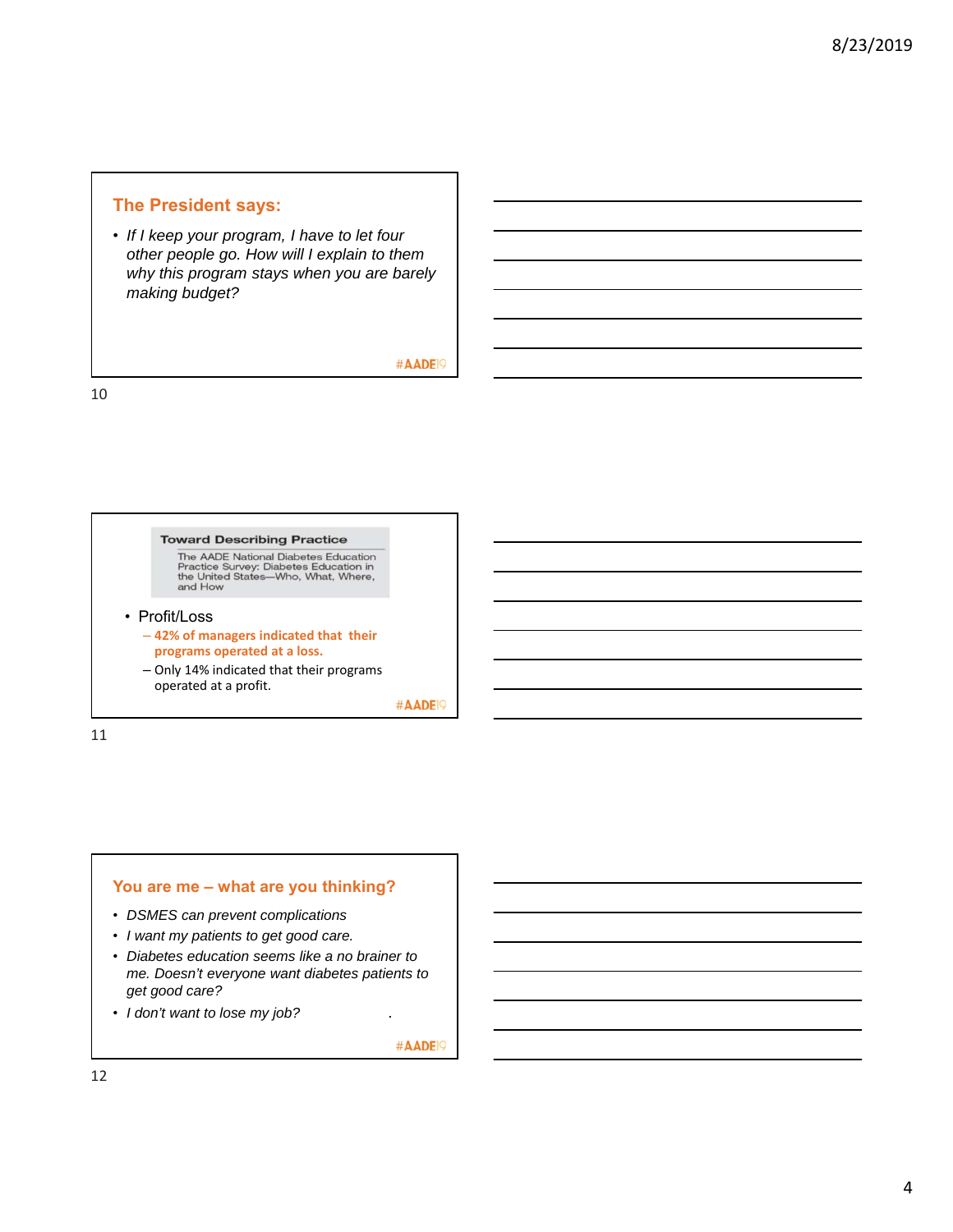## **What is the president thinking?**

- *Cost of heart bypass surgery—\$85,000*
- *Cost of an lower extremity amputation—\$47,000*
- *Annual cost of kidney dialysis—\$75,000*

### *Kaching!!!*



13

### **Fact**

• *The largest portion of revenue generated from any inpatient is from the first 24-48 hours.*

#AADE<sup>19</sup>

14

# **The state of our health care system**

• The one who bears the expense is not always the one who reaps the benefit

#AADE<sup>19</sup>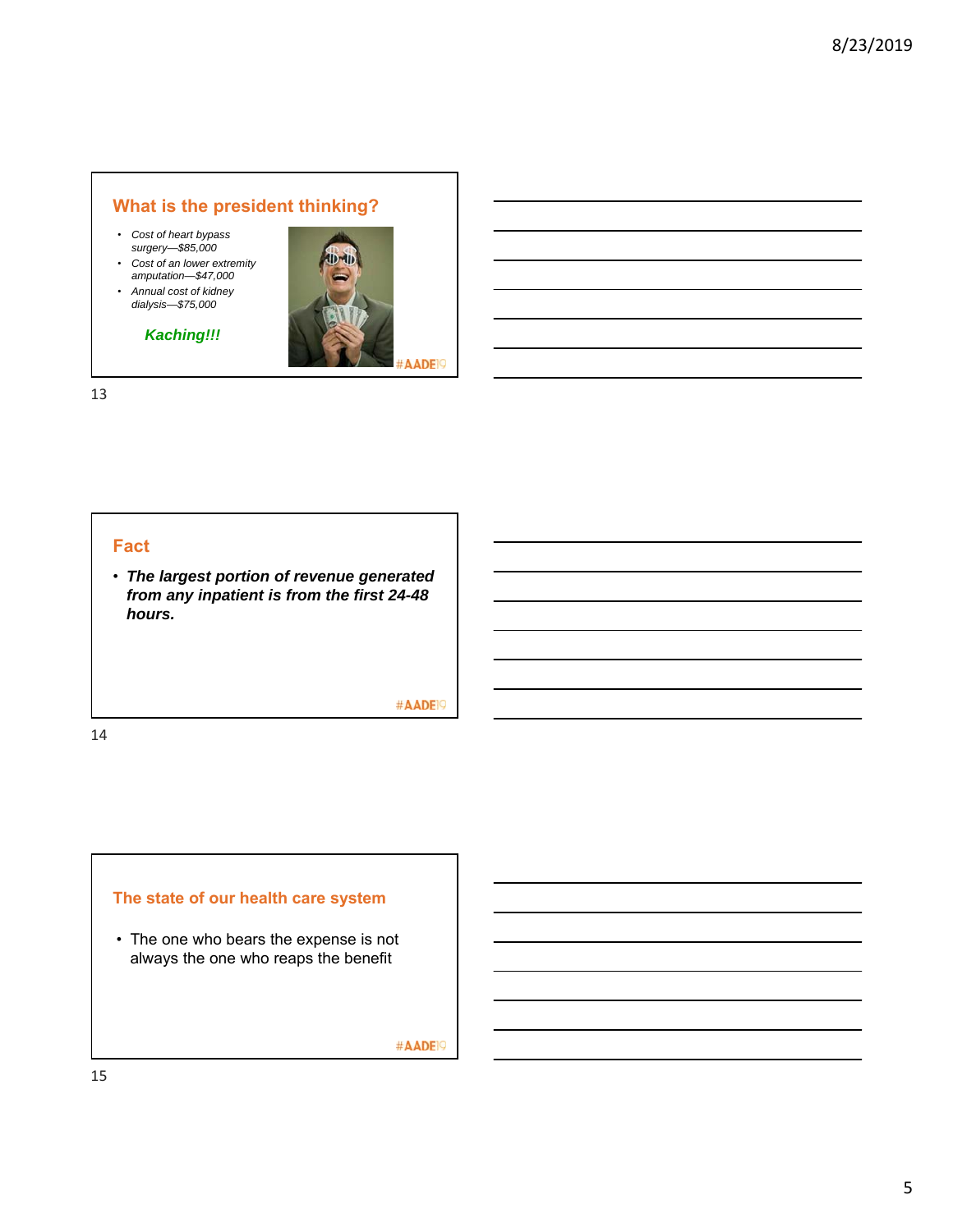### **It's a new day…**

• Enter value-based contracts, risk sharing and pay-for-performance.

– We are all in this together.

#AADE<sup>19</sup>

16

### **Rule #2: Make it relevant**

• *Put yourself in the president's shoes* – *What's important to him?*

#AADE<sup>19</sup>

17



• *Use clear, concise, evidence based arguments*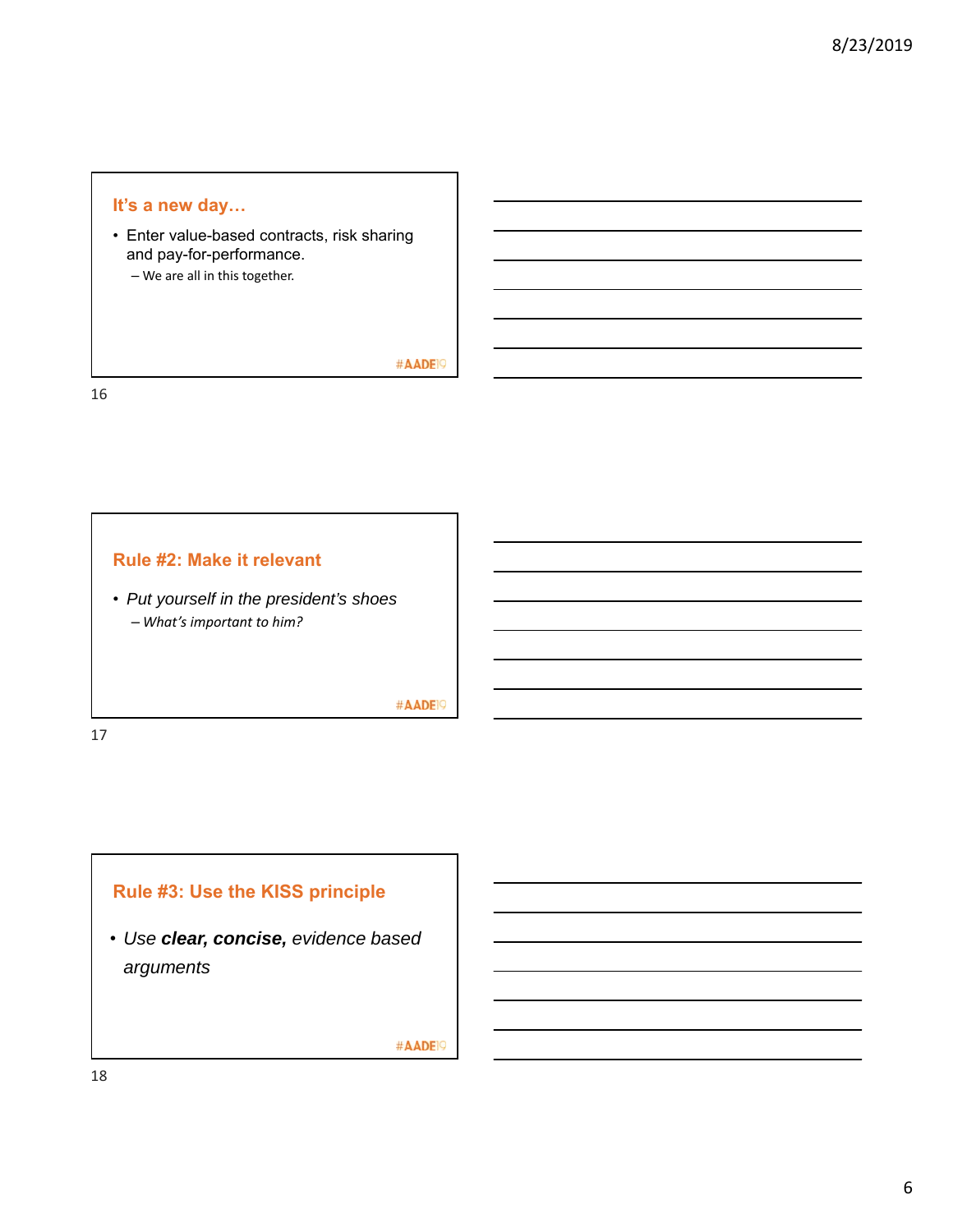

19



# **The Burden of Diabetes**

- 30.3 million Americans, or 9.4% of the population, had diabetes.
	- 25.2% of the US population > 60 years of age
	- 95% have type 2 diabetes
- 84.1 million Americans age 18 and older had prediabetes.
- Even higher prevalence in American Indians, African Americans, Latino-Hispanic Americans, Asian Americans, and Pacific Island Americans<sup>1</sup>

Centers for Disease Control and Prevention. National Diabetes Statistics Report, 2017. Atlanta, GA: Centers for Disease Control and Prevention, U.S. Dept of Health and Human Services; 2017.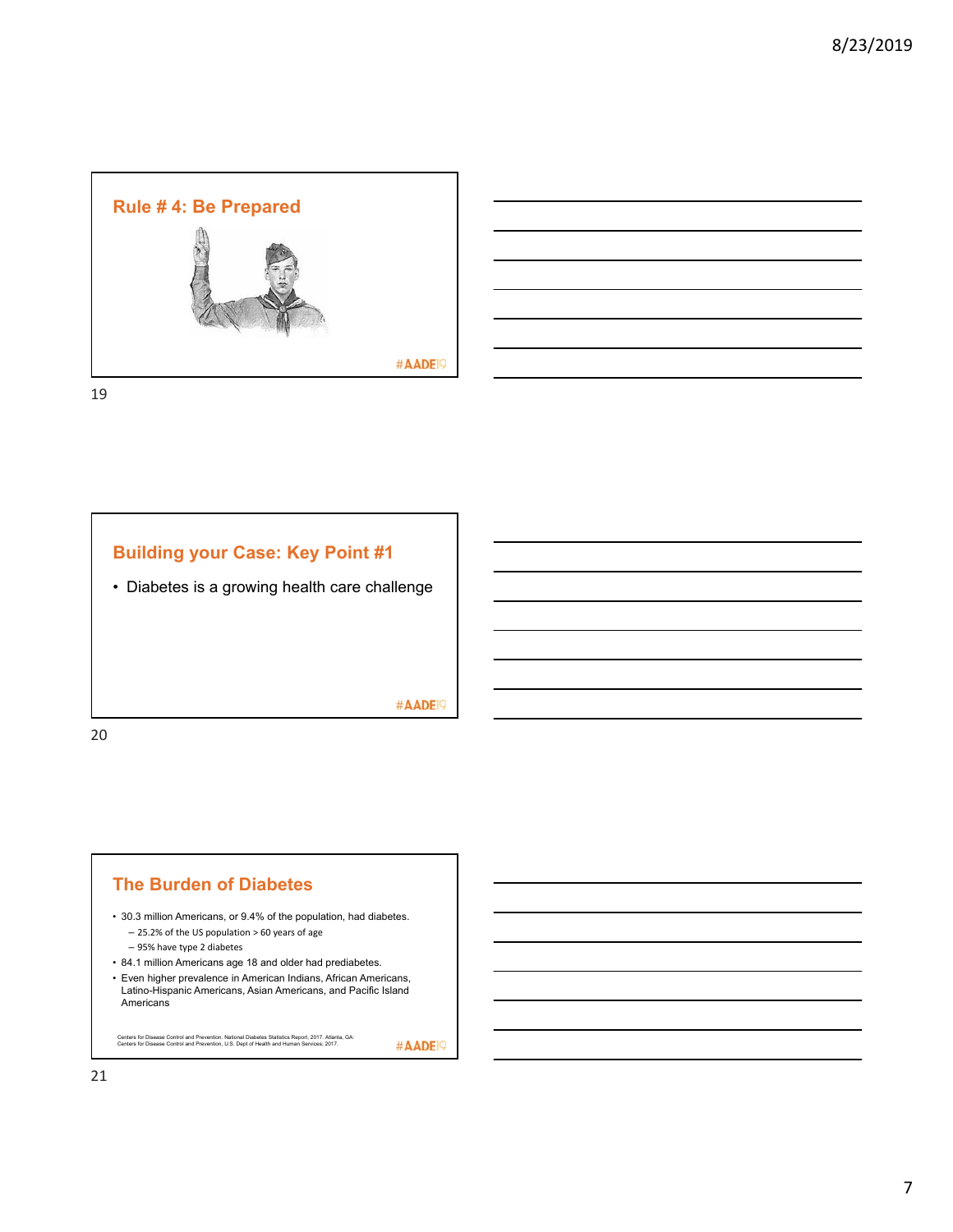### **Make your argument relevant -- Make it local**

- State level data
- County level data
- Organization-level data

### #AADE<sup>19</sup>

22

### **Building your Case: Key Point #2**

• Diabetes and its complications have a substantial impact on healthcare costs

#AADE<sup>19</sup>

23

### **The Economic Burden of Diabetes: Direct medical costs**

- The total estimated cost of diagnosed diabetes in 2017 is \$327 billion, including \$237 billion in direct medical costs and \$90 billion in reduced productivity.
- The largest components of medical expenditures are:
	- hospital inpatient care (30% of the total medical cost),
	- prescription medications to treat complications of diabetes (30%, diabetes agents and diabetes supplies (15%), and physician office visits (13%).

Economic Costs of Diabetes in the U.S. in 2017. American Diabetes Association Diabetes Care May 2018, 41 (5) 917‐928; **DOI:** 10.2337/dci18‐0007 #AADE<sup>19</sup>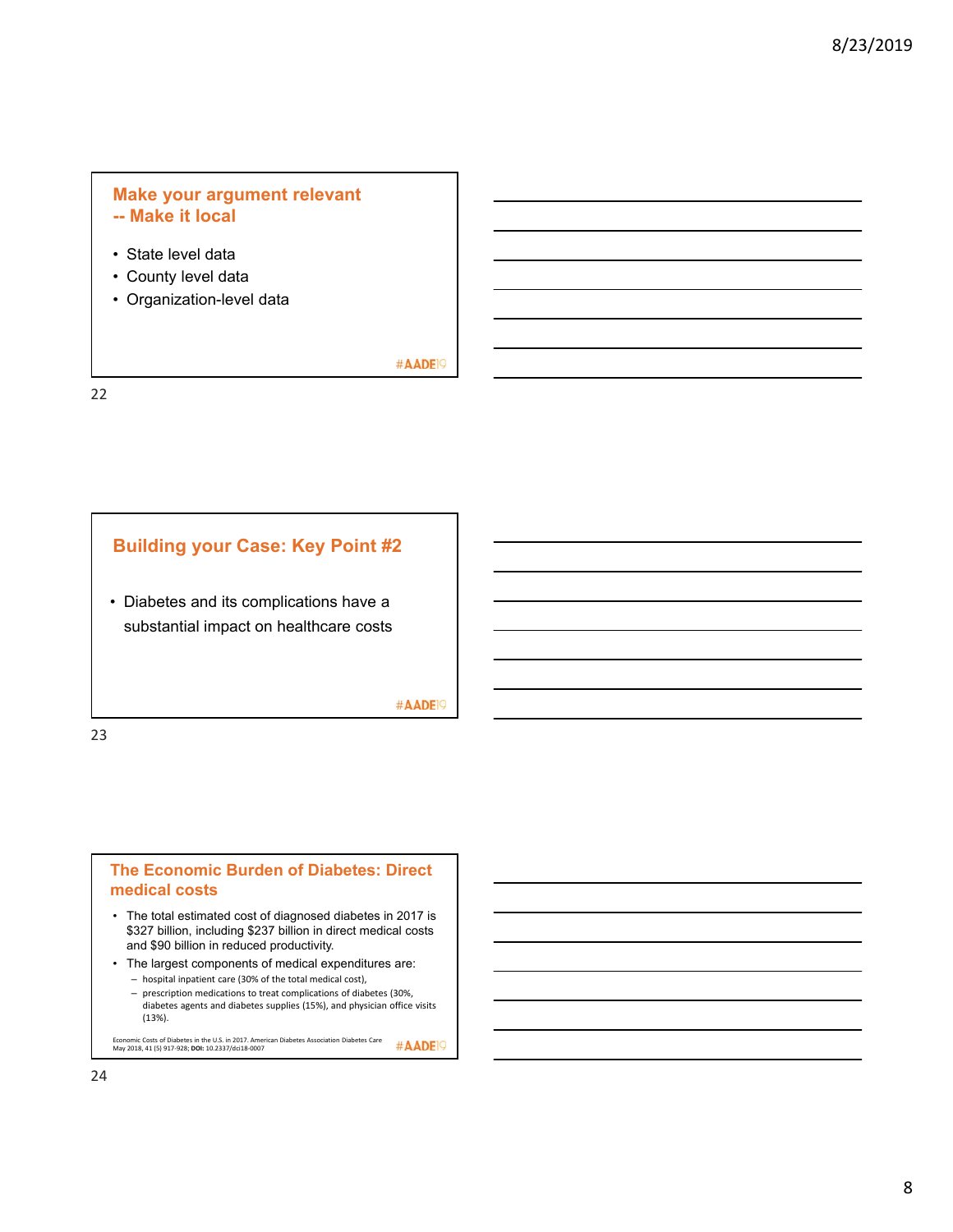#### **Direct and Indirect costs**

- Estimated economic cost of diagnosed diabetes -- \$327 billion – a 26% increase from 2012 estimate of \$245 billion
- Avg medical expenditures for people with diabetes -- \$13,700/yr. – About \$7,900 of this amount attributed to diabetes.
	- 2.3 times higher than those for people without diabetes.
- Accounts for 1 in 4 health care dollars
	- more than half of that expenditure is directly attributable to diabetes.

#AADE<sup>19</sup>

Economic Costs of Diabetes in the U.S. in 2017. American Diabetes Association Diabetes Care May 2018, 41 (5) 917‐928; **DOI:** 10.2337/dci18‐0007

25

### **Burden of diabetes** • 7<sup>th</sup> leading cause of death in the US • Associated with high rates of hospitalization and/or treatment for CVD and KD. • On any given day, an average of 30% of inpatients have diabetes Economic Costs of Diabetes in the U.S. in 2017. American Diabetes Association Diabetes Care May #AADE<sup>19</sup> 2018, 41 (5) 917‐928; **DOI:** 10.2337/dci18‐0007

26

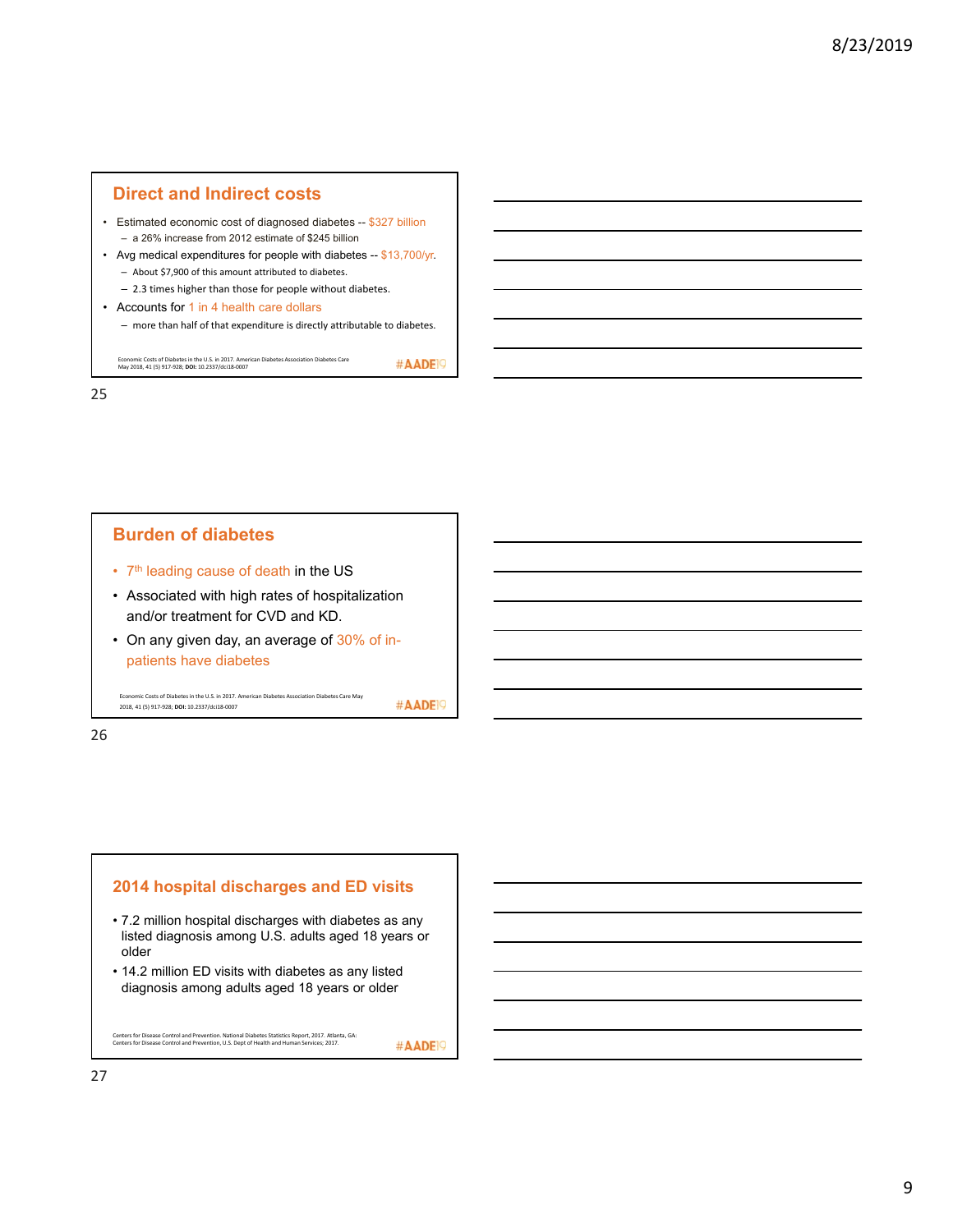### **Make it local**

- Look at claims data re:
	- Discharges
	- ED visits
	- Encounters
	- Length of stay

#AADE<sup>19</sup>

٦

28

л

| hospital discharge summaries for Philadelphia residents ages<br>25 – 84 who had at least one diabetes hospitalization from<br>1994 through 2001 (291,752 discharges)<br>Readmissions within 30 days of discharge |
|------------------------------------------------------------------------------------------------------------------------------------------------------------------------------------------------------------------|
|                                                                                                                                                                                                                  |
|                                                                                                                                                                                                                  |
|                                                                                                                                                                                                                  |
|                                                                                                                                                                                                                  |
| occurred in 20% of those discharges                                                                                                                                                                              |
| (58,308 readmissions)                                                                                                                                                                                            |

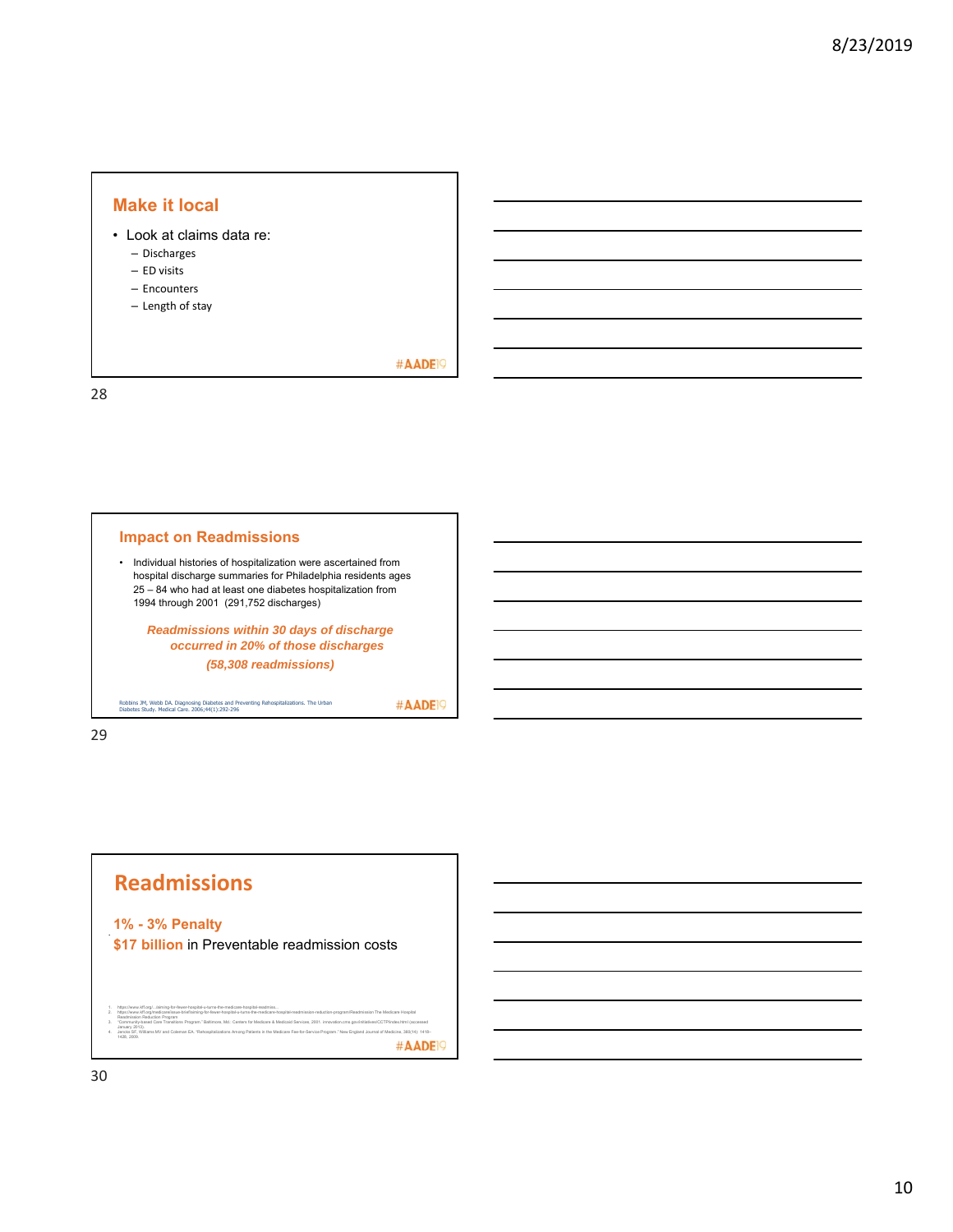## **Building your Case Key Point #3**

- There is effective treatment of diabetes and related complications
- Prevention of diabetes complications will reduce overall healthcare expenditure

#AADE<sup>19</sup>

31

**Good Glycemic Control Lowers the Risk of Complications**

- DCCT
- UKPDS
- EDIC
- Kumomoto
- Van denBerghe

#AADE<sup>19</sup>

| <b>ICU Hours</b>        | (17.2%)    |  |
|-------------------------|------------|--|
| <b>Ventilator Costs</b> | $(20.4\%)$ |  |
| Lab Costs               | $(15.4\%)$ |  |
| <b>Pharmacy Costs</b>   | $(4.3\%)$  |  |
| <b>Imaging Costs</b>    | $(18.6\%)$ |  |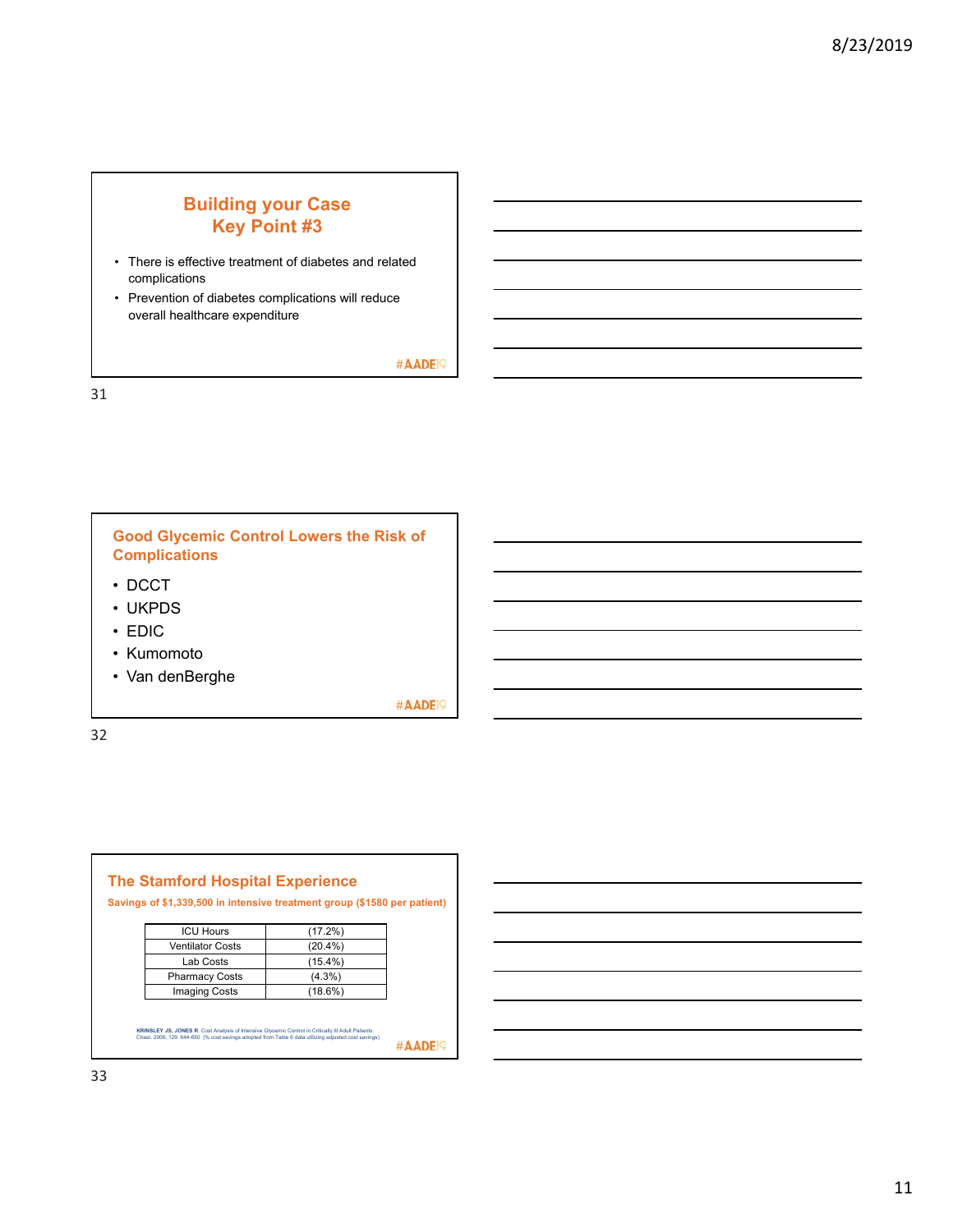



34

#### **DSMES reduces readmissions**

- Formal DSMES independently associated with a lower frequency of all- cause hospital readmission within 30 days
	- this relationship was attenuated by 180 days.
	- One "dose" is not enough

Healy SJ, Black D, Harris C, Lorenz A, Dungan KM. Inpatient Diabetes Education is Associated With Less Frequent Hospital Readmission Among Patients<br>With Poor Glycemic Control. Diabetes Care Oct 2013, 36 (10) 2960-2967; DOI

35

#### **DSMES improves performance measures**

- Standardized DSMES is strongly associated with: – a substantial improvement in patients meeting all five elements of a diabetes bundle
	- a decline in HbA1c beyond usual care.
- Given the low operating cost of the DSMES program, these results strongly support the value adding benefit of this program in treating T2DM patients.

Brunisholz KD, Briot P, Hamilton S, et al. Diabetes self-management education improves quality of care and clinical outcomes<br>determined by a diabetes bundle measure. *J Multidiscip Healthc.* 2014;7:533–542. Published 2014 #AADE<sup>19</sup>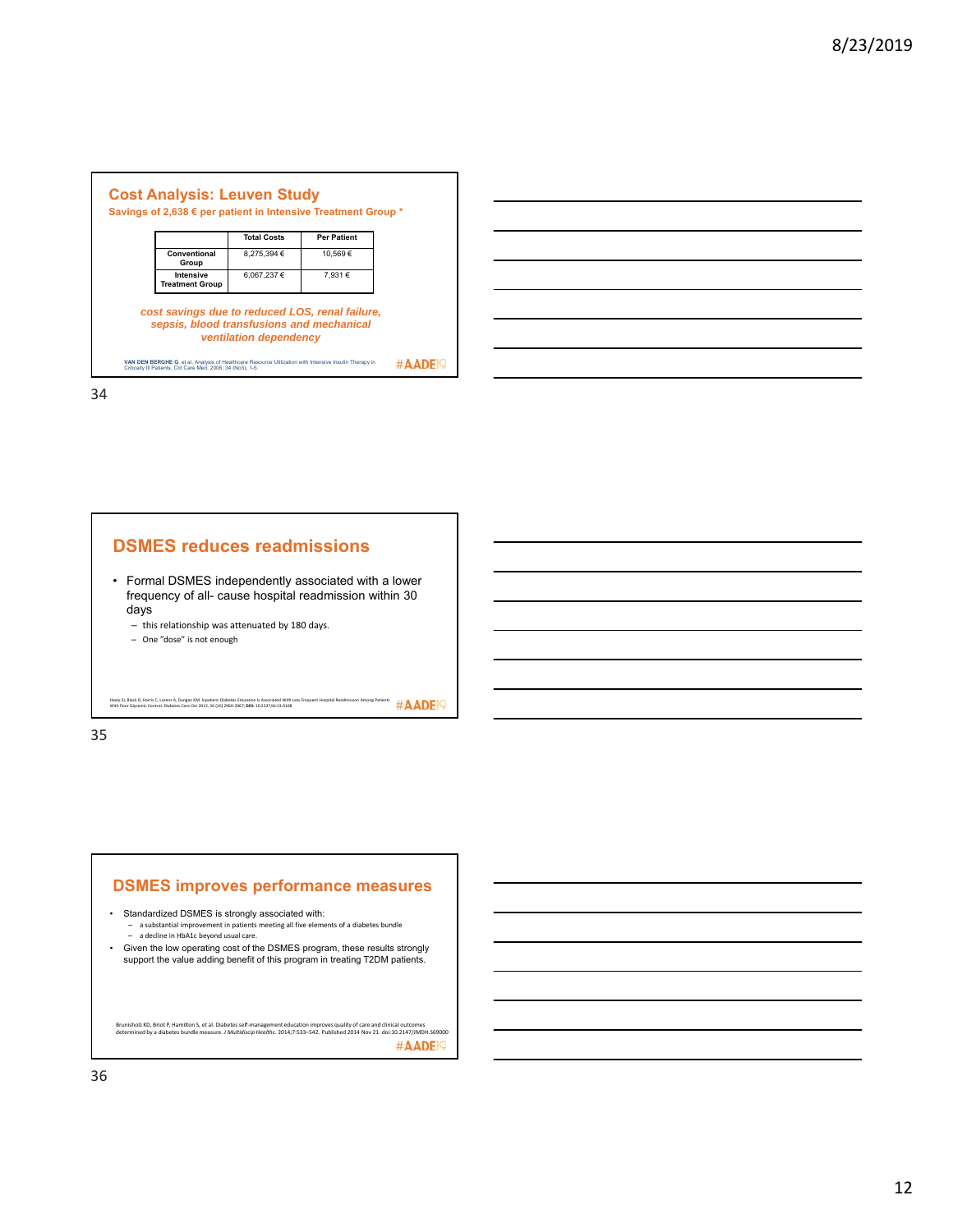### **DSME/T improves quality measures**

- DSME/T is effective for diabetes management. – DSME/T participants generally experience reduced HbA1c levels, reduced BMI, reduced blood pressure, and better clinical care outcomes.
- DSME/T is cost-effective across health care settings.
- DSME/T leads to reduced hospitalization rates and lower health care expenditures.

**Diabetes Self‐Management Education and Training (DSME/T)**  *Research and Policy Review By ChangeLab Solutions and funded by the Centers for Disease Control and Prevention* 

37

# **DSMES reduces costs** • Those using DSMES have lower average costs than those who do not use DSMES. • However, physicians exhibit high variation in their referral rates to diabetes education. • Need to increase referrals • States are working with CDC to improve access to DSMES with an emphasis on DSMES programs that meet national quality standards.

Centers for Disease Control and Prevention. National Diabetes Statistics Report, 2017. Atlanta, GA: Centers for Disease Control and Prevention, U.S. Dept of Health and Human Services; 2017.

#AADE<sup>19</sup>

#AADE<sup>19</sup>



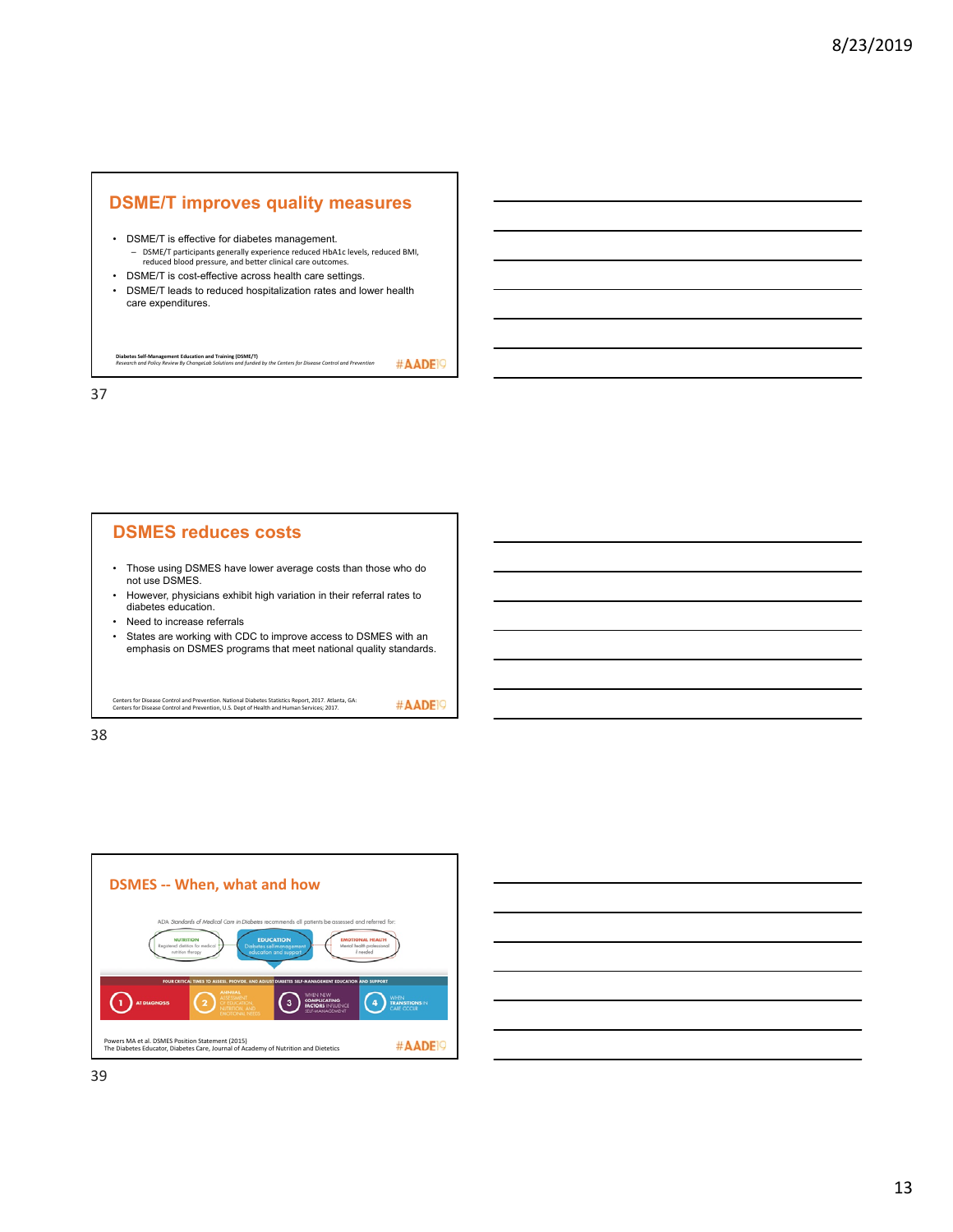### **Building your Case Key Point # 4 –**

• How has **your** program impacted costs?

#AADE<sup>19</sup>

40

### **Know your patient volume.**

- How many people do you see per year?
- Your financial statement will indicate charges NOT actual reimbursement
- Are there any discounts applied? • Ask the billing department for individual patient information.
	- Determine number of encounters
	- You should have this information in your database if you have or are applying for education recognition.
	- If you bill for MNT and DSMT, include them both in your analysis.

#AADE<sup>19</sup>

41

#### **Know the cost of running your program.**

- Look at your financial statement.
- Personnel will most likely be your largest expense.
- Other expenses could include rent, telephone, utilities, supplies, etc.
- Revenue is from ambulatory face time
- What you see at the bottom of your financial statement is a figure for net revenue.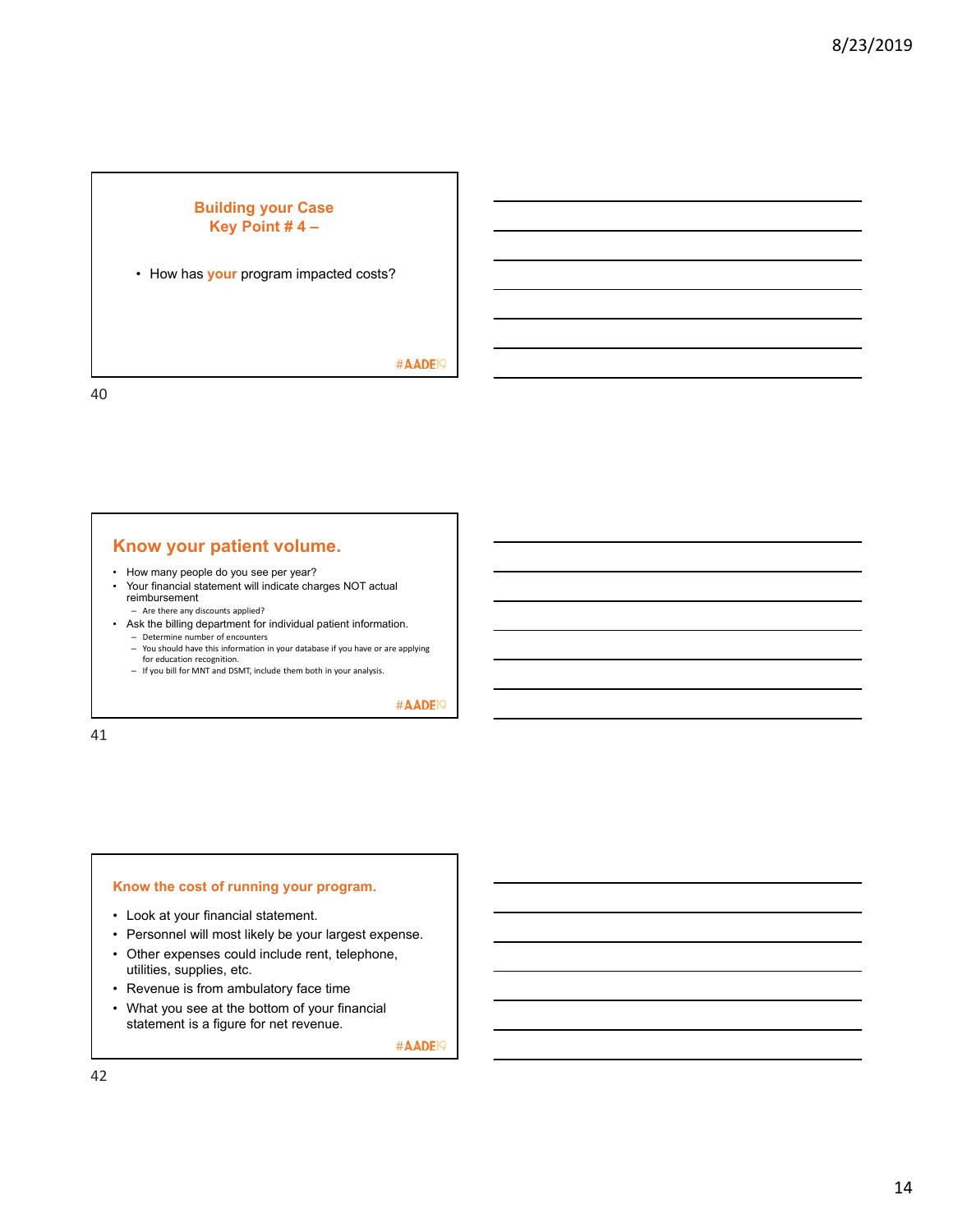#### **Reimbursement is just a part of your value --**

**How does YOUR program impact the quality measures? Know your outcomes**

- Track A1C before and after your program, – determine the average drop in A1C for your participants.
- Track other data in the quality measures:
	- blood pressure,
	- LDL
	- body mass index (BMI)

#AADE<sup>19</sup>

43

#### Example of Performance Measures: HEDIS

- Ages 18-75
- Annual screening of the following: – A1C
- A1c result <  $8\%$  and >  $9\%$
- LDL-C < 100 mg/dL
- Retinal eye exam
- Nephropathy screening or Rx of an ACE or ARB
- Blood pressure < 140/90 mm/Hg

#AADE<sup>19</sup>

| <b>Star Rating</b> | <b>Plan Quality Performance</b> |                                              |
|--------------------|---------------------------------|----------------------------------------------|
| *****              | <b>Excellent</b>                | Year round<br>enrollment                     |
| ****               | <b>Above Average</b>            | Quality Bonus Plans for<br>MAPD only         |
| ***                | Average                         |                                              |
| ☆☆                 | <b>Below Average</b>            | Risk of termination if<br>consistently below |
| ☆                  | Poor                            | average                                      |
|                    |                                 |                                              |

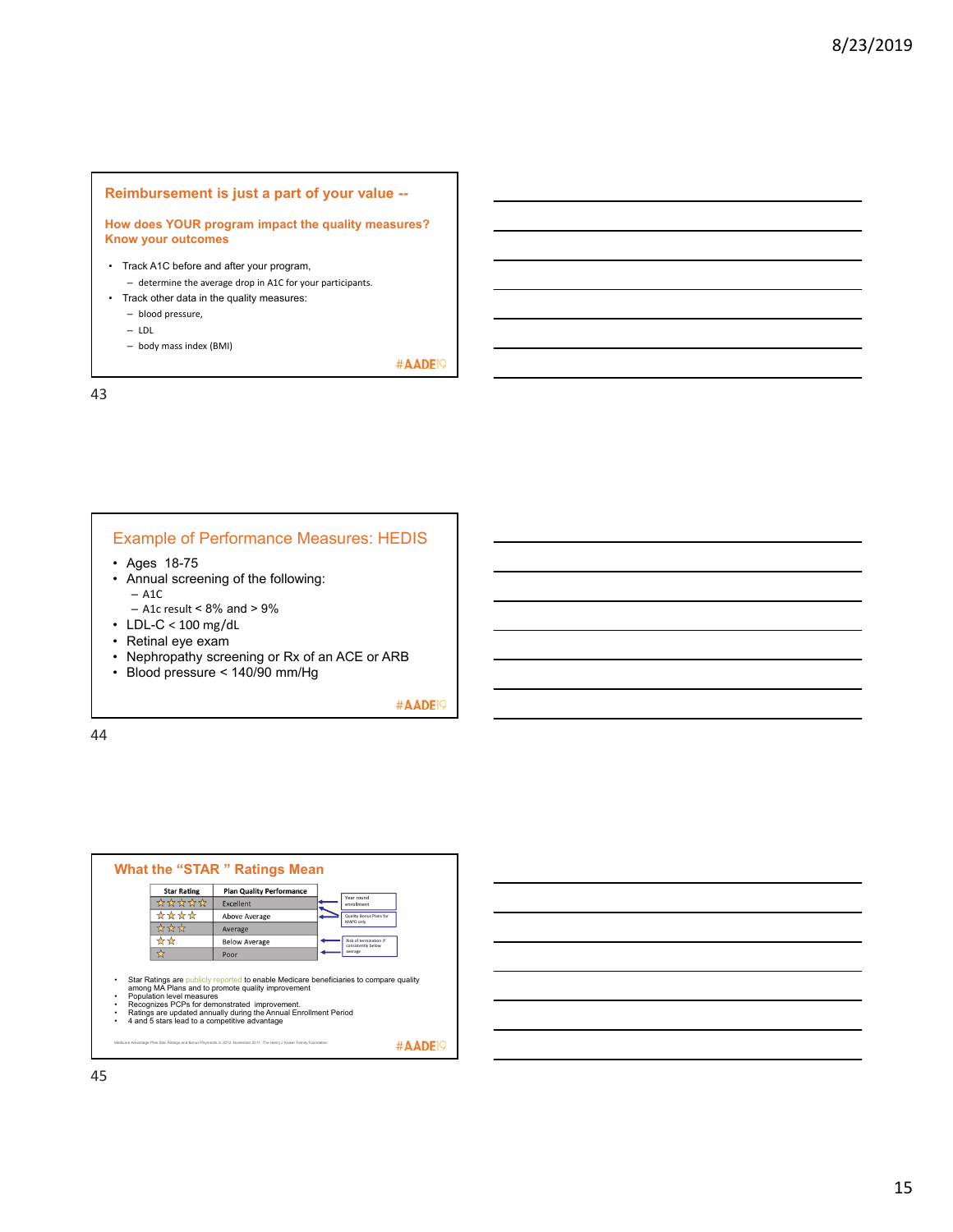## **Articulate the impact and the savings**

- If you can run the numbers -- DO
- If you don't have the capability to run the numbers – Do a PROJECTION

#AADE<sup>19</sup>

46

*So what if in spite of all your best efforts your program is still shut down or cut back? OR you are asked to take on more?*

#AADE<sup>19</sup>

*Is it time to reinvent yourself?*

#AADE<sup>19</sup>